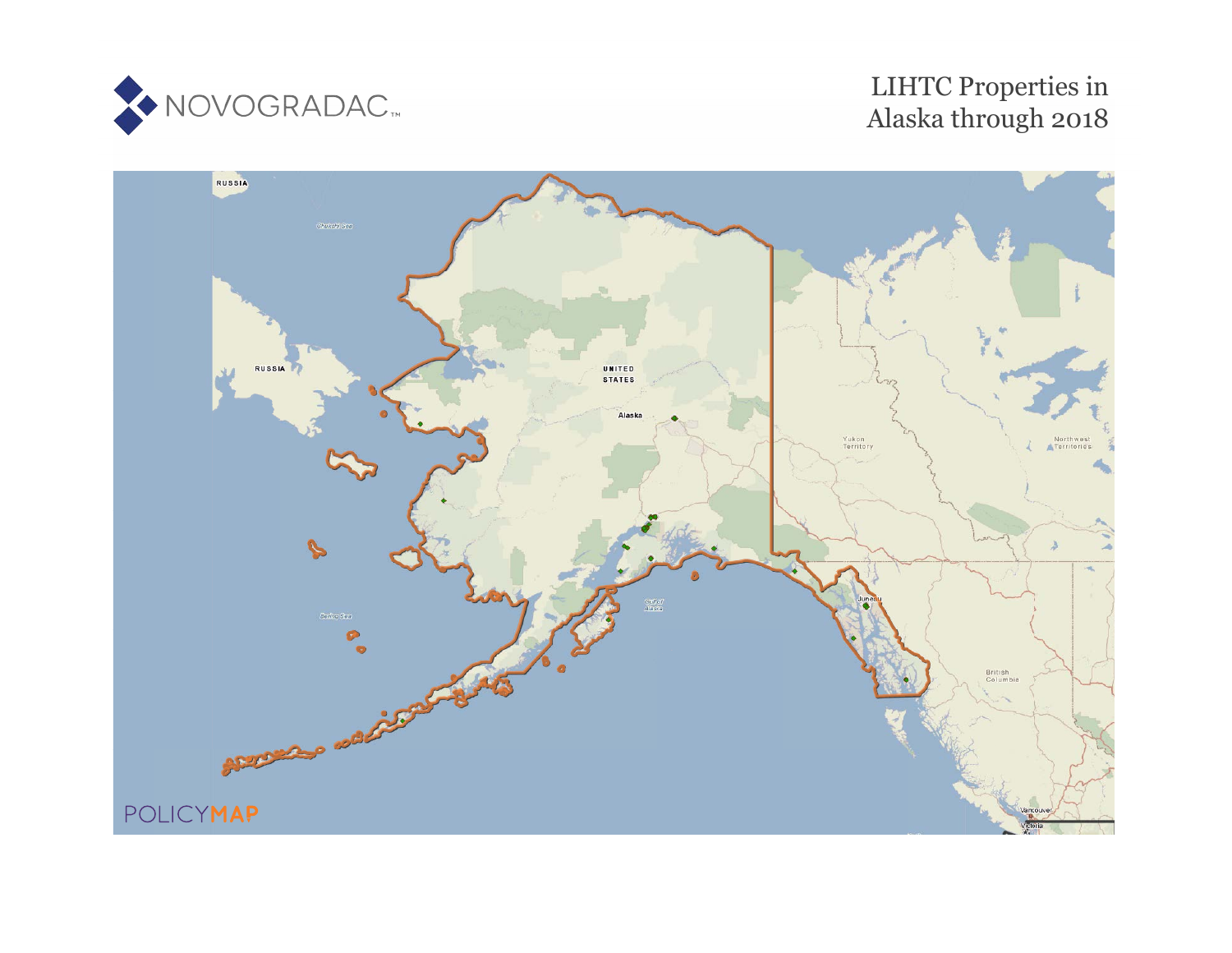| <b>Project Name</b>                                                                      | <b>Address</b>                        | City             | <b>State</b>           | <b>Zip Code</b> | <b>Nonprofit</b><br><b>Sponsor</b> | <b>Allocation</b><br>Year | <b>Annual</b><br><b>Allocated</b><br><b>Amount</b> |                      | <b>Year Placed Construction Type</b><br>in Service | <b>Total</b><br><b>Units</b> | Low<br><b>Income</b><br><b>Units</b> | <b>Rent or</b><br><b>Income</b><br><b>Ceiling</b> | <b>Credit</b><br><b>Percentage</b> | Tax-<br><b>Exempt</b><br><b>Bond</b> | <b>HUD Multi-</b><br><b>Family</b><br><b>Financing/Rental</b><br><b>Assistance</b> |
|------------------------------------------------------------------------------------------|---------------------------------------|------------------|------------------------|-----------------|------------------------------------|---------------------------|----------------------------------------------------|----------------------|----------------------------------------------------|------------------------------|--------------------------------------|---------------------------------------------------|------------------------------------|--------------------------------------|------------------------------------------------------------------------------------|
| <b>EAGLE RIDGE</b><br><b>TOWNHOMES</b>                                                   | 1775 NORTH<br>THUMA                   | PALMER           | AK                     | 99645           |                                    | Insufficient<br>Data      | $\$0$                                              | Insufficient<br>Data | Not Indicated                                      | $\bf 33$                     | $\mathbf 0$                          |                                                   | Not<br>Indicated                   |                                      |                                                                                    |
| <b>GATEWAY-SEWARD</b><br>ASSOCIATES, LTD PTN ROAD                                        | 1810 PHOENIX                          | <b>SEWARD</b>    | $\mathbf{A}\mathbf{K}$ | 99664           |                                    | Insufficient<br>Data      | $\$0$                                              | Insufficient<br>Data | Not Indicated                                      | 20                           | $\mathbf 0$                          |                                                   | 30 % present<br>value              |                                      |                                                                                    |
| JUNEAU AFFORDABLE SCATTERED<br>RENTALS, LLC                                              | <b>SITE</b>                           | <b>JUNEAU</b>    | AK                     | 99801           | Yes                                | Insufficient<br>Data      | $\$0$                                              | Insufficient<br>Data | <b>New Construction</b>                            | 25                           | 25                                   | 60% AMGI                                          | Not<br>Indicated                   |                                      | $\mathbf{N}\mathbf{o}$                                                             |
| <b>MILL BAY</b><br>TOWNHOMES, LLC                                                        | 1223 MILL BAY<br><b>ROAD</b>          | KODIAK           | AK                     | 99615           |                                    | Insufficient<br>Data      | $\$0$                                              | Insufficient<br>Data | Not Indicated                                      | 20                           | $\mathbf 0$                          |                                                   | 70 % present<br>value              |                                      |                                                                                    |
| <b>TURNAGAIN PLACE</b><br><b>APTS</b>                                                    | 2708 COHO<br><b>WAY</b>               | ANCHORAGE        | $\mathbf{A}\mathbf{K}$ | 99517           |                                    | Insufficient<br>Data      | $\$0$                                              | Insufficient<br>Data | Not Indicated                                      | 29                           | $\mathbf 0$                          |                                                   | 70 % present<br>value              |                                      |                                                                                    |
| VISTA ROSE PHASE I                                                                       | $1250$ N LUCILLE WASILLA<br><b>ST</b> |                  | AK                     | 99654           |                                    | Insufficient<br>Data      | $\$0$                                              | Insufficient<br>Data | Not Indicated                                      | 44                           | $\bf{0}$                             |                                                   | Not<br>Indicated                   |                                      |                                                                                    |
| VISTA ROSE PHASE II                                                                      | $1240$ N LUCILLE WASILLA ST           |                  | $\mathbf{AK}$          | 99654           |                                    | Insufficient<br>Data      | $\$0$                                              | Insufficient<br>Data | Not Indicated                                      | 36                           | $\bf{0}$                             |                                                   | Not<br>Indicated                   |                                      |                                                                                    |
| YENLO PHASE I AND II 402-451 NORTH WASILLA                                               |                                       |                  | $\mathbf{A}\mathbf{K}$ | 99654           |                                    | Insufficient<br>Data      | $\$0$                                              | Insufficient<br>Data | Not Indicated                                      | 37                           | $\mathbf 0$                          |                                                   | Not<br>Indicated                   |                                      |                                                                                    |
| <b>GLACIER PARK-</b><br><b>KETCHIKAN</b><br><b>ASSOCIATES, LTD</b><br><b>PARTNERSHIP</b> | 660 SOUTH<br><b>YORKTOWN</b>          | <b>KETCHIKAN</b> | AK                     | 99901           |                                    | Insufficient<br>Data      | $\$0$                                              | 1987                 | Not Indicated                                      | 22                           | $\mathbf 0$                          |                                                   | 30 % present<br>value              |                                      |                                                                                    |
| PARK WEST APTS                                                                           | 2012 SANDVIK<br><b>ST</b>             | <b>FAIRBANKS</b> | AK                     | 99709           | No                                 | 1989                      | $\$0$                                              | 1989                 | <b>Existing</b>                                    | 83                           | 81                                   |                                                   | $30\,\%$ present $\,$ No value     |                                      |                                                                                    |
| TYSON'S TERRACE                                                                          | 103 BURKHART SITKA<br>DR              |                  | $\mathbf{AK}$          | 99835           | $\mathbf{N}\mathbf{o}$             | 1990                      | $\$0$                                              | 1990                 | New Construction                                   | ${\bf 16}$                   | 16                                   |                                                   | $30\,\%$ present $\,$ No value     |                                      |                                                                                    |
| NORTHWOOD APTS                                                                           | 190 PARKWOOD SOLDOTNA<br>CIR          |                  | AK                     | 99669           | No                                 | 1991                      | \$0\$                                              | 1991                 | <b>New Construction</b>                            | 23                           | 22                                   |                                                   | $30\,\%$ present $\,$ No value     |                                      |                                                                                    |
| <b>CHINOOK VILLA</b>                                                                     | 1200 S<br><b>CENTURY CIR</b>          | WASILLA          | AK                     | 99654           | $\mathbf{N}\mathbf{o}$             | 1993                      | \$0                                                | 1993                 | <b>New Construction</b>                            | 32                           | 31                                   |                                                   | $30\,\%$ present $\,$ No value     |                                      |                                                                                    |

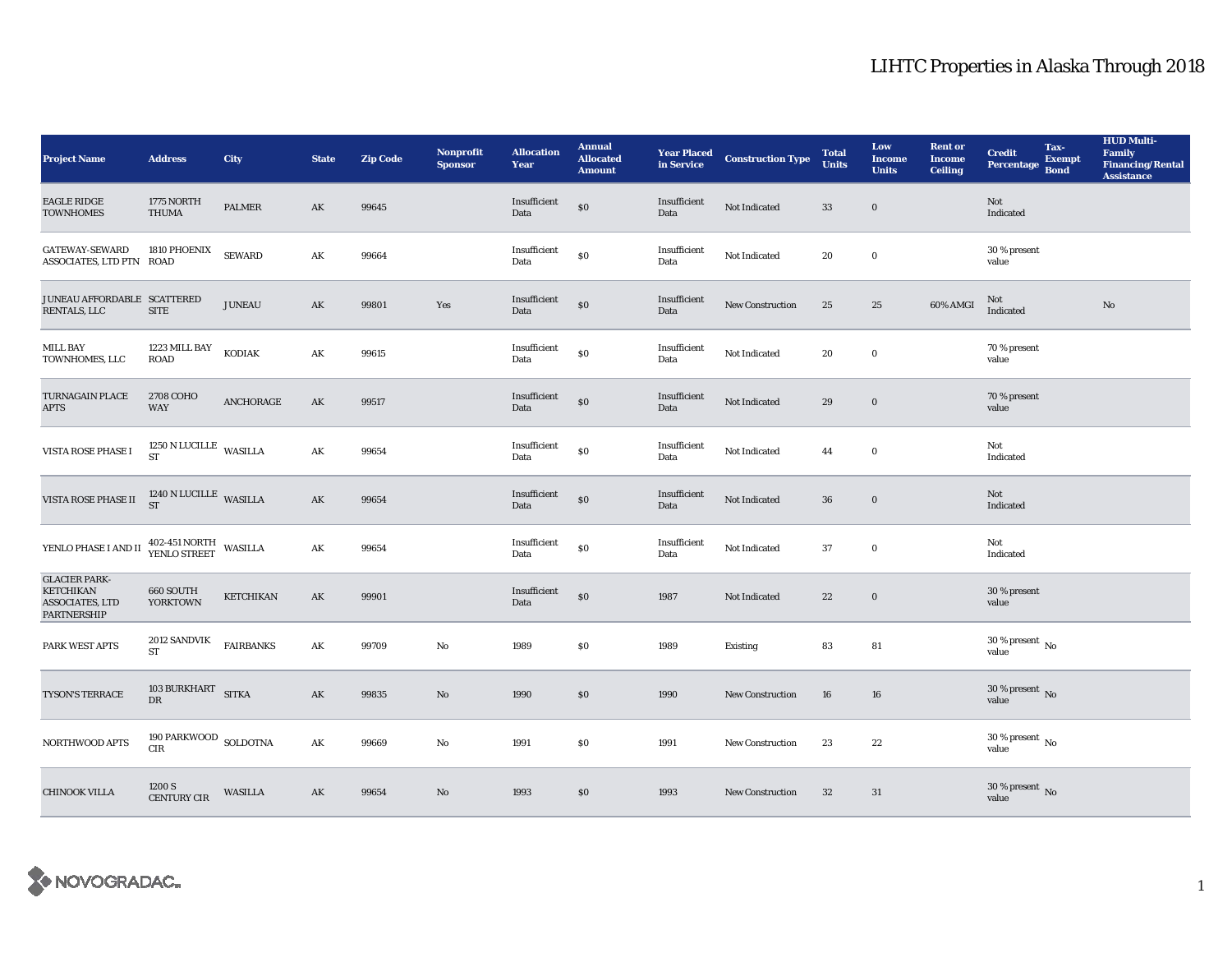| <b>Project Name</b>                                         | <b>Address</b>                        | <b>City</b>      | <b>State</b>           | <b>Zip Code</b> | <b>Nonprofit</b><br><b>Sponsor</b> | <b>Allocation</b><br>Year | <b>Annual</b><br><b>Allocated</b><br><b>Amount</b> |      | <b>Year Placed Construction Type</b><br>in Service | <b>Total</b><br><b>Units</b> | Low<br><b>Income</b><br><b>Units</b> | <b>Rent or</b><br><b>Income</b><br><b>Ceiling</b> | <b>Credit</b><br><b>Percentage</b>                   | Tax-<br><b>Exempt</b><br><b>Bond</b> | <b>HUD Multi-</b><br><b>Family</b><br><b>Financing/Rental</b><br><b>Assistance</b> |
|-------------------------------------------------------------|---------------------------------------|------------------|------------------------|-----------------|------------------------------------|---------------------------|----------------------------------------------------|------|----------------------------------------------------|------------------------------|--------------------------------------|---------------------------------------------------|------------------------------------------------------|--------------------------------------|------------------------------------------------------------------------------------|
| <b>STRASBAUGH PLACE</b>                                     | $231\,{\tt GASTINEAU}$ JUNEAU AVE     |                  | AK                     | 99801           | Yes                                | 1992                      | $\$0$                                              | 1993 | New Construction                                   | $\overline{7}$               | $7\phantom{.0}$                      |                                                   | 70 % present $\hbox{~No}$<br>value                   |                                      |                                                                                    |
| SPRUCE VIEW                                                 | 10601 SPRUCE<br>VIEW LOOP             | ANCHORAGE        | $\mathbf{A}\mathbf{K}$ | 99507           | Yes                                | Insufficient<br>Data      | $\boldsymbol{\mathsf{S}}\boldsymbol{\mathsf{O}}$   | 1993 | New Construction                                   | 82                           | 82                                   | $60\%$ AMGI                                       | Not<br>Indicated                                     |                                      |                                                                                    |
| LOUSSAC SOGN SRO                                            | 429 D ST                              | ANCHORAGE        | AK                     | 99501           | Yes                                | 1992                      | $\$0$                                              | 1994 | Acquisition and Rehab 52                           |                              | 50                                   |                                                   | $70\,\%$ present $\,$ No value                       |                                      |                                                                                    |
| WILLOW POINTE APTS                                          | 925 SOUTH<br>CHUGACH                  | <b>PALMER</b>    | AK                     | 99645           |                                    | Insufficient<br>Data      | \$0                                                | 1994 | Not Indicated                                      | 24                           | $\mathbf 0$                          |                                                   | Not<br>Indicated                                     |                                      |                                                                                    |
| LOUSSAC-SOGN                                                | 429 D ST.                             | ANCHORAGE        | AK                     | 99501           |                                    | Insufficient<br>Data      | \$0                                                | 1994 | Not Indicated                                      | $52\,$                       | ${\bf 50}$                           | 50% AMGI                                          | Not<br>Indicated                                     |                                      |                                                                                    |
| <b>2122 APTS</b>                                            | 1300 N<br>YORKTOWN DR                 | KETCHIKAN        | AK                     | 99901           | $\mathbf{No}$                      | 1994                      | \$0                                                | 1995 | Acquisition and Rehab 41                           |                              | 40                                   |                                                   | $70$ % present $\,$ No value                         |                                      |                                                                                    |
| HAMPSTEAD HEATH<br><b>APTS</b>                              | HAMPSTEAD CT ANCHORAGE                |                  | AK                     | 99518           |                                    | Insufficient<br>Data      | \$0                                                | 1995 | Not Indicated                                      | 88                           | 88                                   | 60% AMGI                                          | Not<br>$\label{thm:indicated} \textbf{Indicated}$    |                                      |                                                                                    |
| <b>HILLVIEW APTS</b>                                        | 1801 DOUGLAS JUNEAU<br><b>HWY</b>     |                  | AK                     | 99824           | Yes                                | 1995                      | \$0                                                | 1995 | <b>New Construction</b>                            | $15\,$                       | 15                                   |                                                   | 70 % present $\overline{N}$<br>value                 |                                      |                                                                                    |
| <b>ACCESS APTS</b>                                          | 9200<br>INDEPENDENC ANCHORAGE<br>E DR |                  | AK                     | 99507           | Yes                                | 1994                      | $\$0$                                              | 1996 | <b>New Construction</b>                            | 42                           | 41                                   |                                                   | $70$ % present $\,$ No $\,$<br>value                 |                                      |                                                                                    |
| <b>CORDOVA MEWS</b><br><b>ASSOCIATES OF</b><br>CORDOVA, LLC | 401 ORCA AVE CORDOVA                  |                  | AK                     | 99574           |                                    | Insufficient<br>Data      | \$0                                                | 1996 | Not Indicated                                      | $22\,$                       | $\boldsymbol{0}$                     |                                                   | 30 % present<br>value                                |                                      |                                                                                    |
| DISCOVERY LUXURY<br><b>RENTALS</b>                          | 310 W 76TH AVE ANCHORAGE              |                  | AK                     | 99518           | No                                 | 1996                      | $\$0$                                              | 1996 | <b>New Construction</b>                            | 56                           | 12                                   |                                                   | 70 % present $\rm\thinspace\gamma_{\rm es}$<br>value |                                      |                                                                                    |
| HILLPOINT APTS                                              | 315 BARROW ST ANCHORAGE               |                  | AK                     | 99501           | Yes                                | 1995                      | \$0                                                | 1996 | <b>New Construction</b>                            | 24                           | 24                                   |                                                   | $70$ % present $\,$ No value                         |                                      |                                                                                    |
| <b>MLH MANOR</b>                                            | 301 7TH<br><b>AVENUE</b>              | <b>FAIRBANKS</b> | AK                     | 99701           |                                    | Insufficient<br>Data      | \$0                                                | 1996 | Not Indicated                                      | 34                           | $\bf{0}$                             |                                                   | Not<br>Indicated                                     |                                      |                                                                                    |

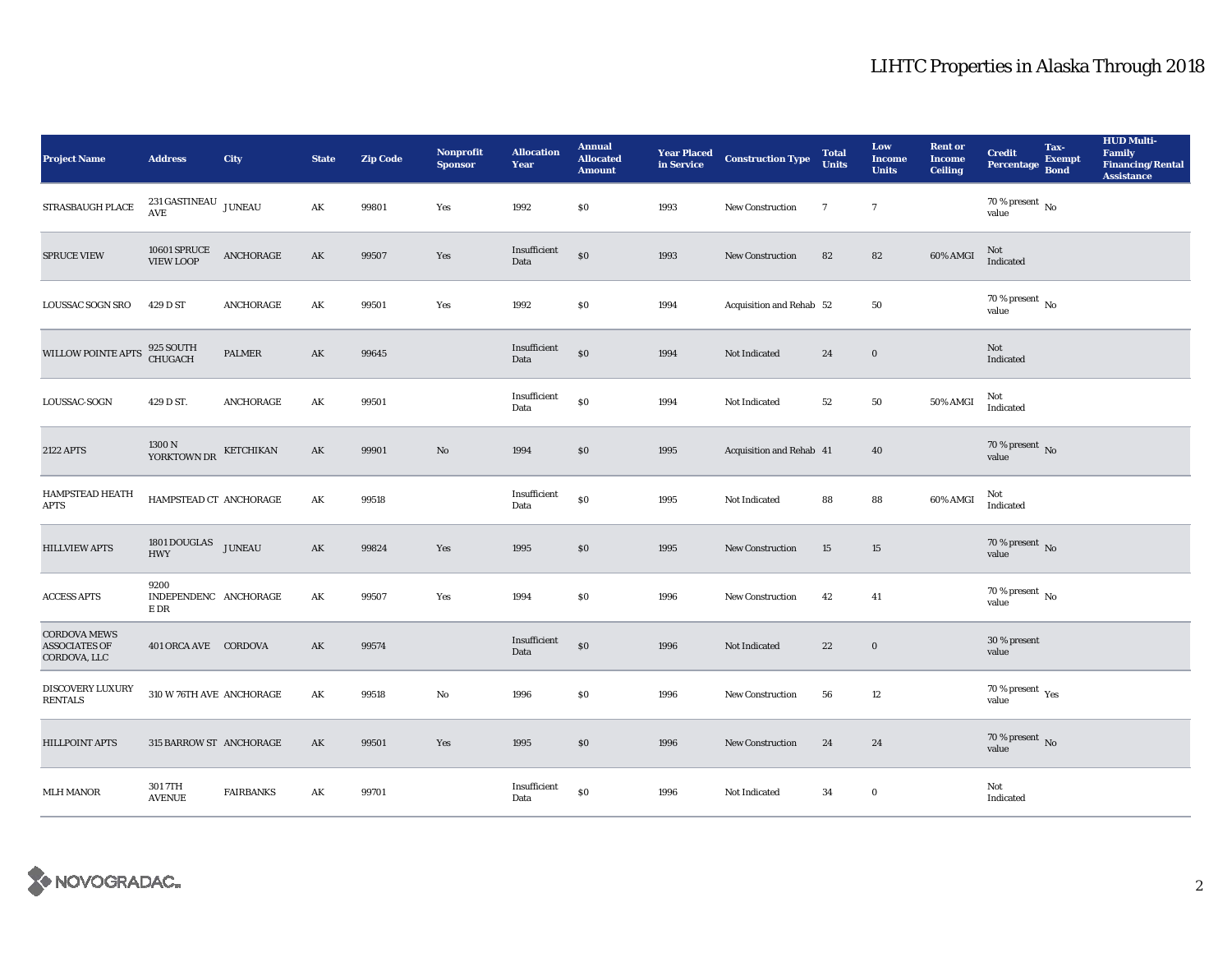| <b>Project Name</b>                                                     | <b>Address</b>                               | City            | <b>State</b>  | <b>Zip Code</b> | <b>Nonprofit</b><br><b>Sponsor</b> | <b>Allocation</b><br>Year | <b>Annual</b><br><b>Allocated</b><br><b>Amount</b> |      | <b>Year Placed Construction Type</b><br>in Service | <b>Total</b><br><b>Units</b> | Low<br><b>Income</b><br><b>Units</b> | <b>Rent or</b><br><b>Income</b><br><b>Ceiling</b> | <b>Credit</b><br><b>Percentage</b>          | Tax-<br><b>Exempt</b><br><b>Bond</b> | <b>HUD Multi-</b><br><b>Family</b><br><b>Financing/Rental</b><br><b>Assistance</b> |
|-------------------------------------------------------------------------|----------------------------------------------|-----------------|---------------|-----------------|------------------------------------|---------------------------|----------------------------------------------------|------|----------------------------------------------------|------------------------------|--------------------------------------|---------------------------------------------------|---------------------------------------------|--------------------------------------|------------------------------------------------------------------------------------|
| THE ADELAIDE                                                            | 9TH AVE                                      | ANCHORAGE       | AK            | 99501           | Yes                                | Insufficient<br>Data      | \$0                                                | 1997 | Acquisition and Rehab 73                           |                              | 71                                   | 50% AMGI                                          | Not<br>Indicated                            |                                      | Yes                                                                                |
| EAGLEWOOD APTS                                                          | 1800<br>NORTHWOOD JUNEAU<br>DR               |                 | AK            | 99801           | Yes                                | 1996                      | $\$0$                                              | 1997 | <b>New Construction</b>                            | 24                           | 24                                   |                                                   | $70$ % present $\,$ No $\,$<br>value        |                                      |                                                                                    |
| <b>LITTLE DIPPER APTS</b>                                               | 1910 TURNER ST FAIRBANKS                     |                 | AK            | 99701           | No                                 | 1997                      | \$0                                                | 1997 | Acquisition and Rehab 52                           |                              | 52                                   |                                                   | $30\,\%$ present $\,$ Yes value             |                                      |                                                                                    |
| ORCA POINT APTS                                                         | <b>2201 CROW</b><br><b>HILL DR</b>           | <b>DOUGLAS</b>  | AK            | 99824           | No                                 | 1995                      | $\$0$                                              | 1997 | New Construction                                   | 46                           | 37                                   |                                                   | 70 % present $\,$ No $\,$<br>value          |                                      |                                                                                    |
| <b>SOUTHSIDE SENIORS</b><br>$_{\mathrm{INC}}$                           | 9480<br>MORNINGSIDE ANCHORAGE<br><b>LOOP</b> |                 | $\mathbf{AK}$ | 99515           | Yes                                | 1996                      | $\$0$                                              | 1997 | <b>New Construction</b>                            | 48                           | 48                                   |                                                   | $70$ % present $_{\rm{No}}$                 |                                      |                                                                                    |
| <b>BRIGHTON PARK</b>                                                    | 360 BRAGAW ST ANCHORAGE                      |                 | AK            | 99508           | No                                 | 1998                      | \$0                                                | 1998 | <b>New Construction</b>                            | 80                           | 80                                   |                                                   | $30\,\%$ present $\,\mathrm{Yes}$ value     |                                      |                                                                                    |
| PTARMAGAIN VIEW                                                         | 901 W 23RD AVE ANCHORAGE                     |                 | AK            | 99503           | No                                 | 1998                      | \$0                                                | 1998 | Acquisition and Rehab 8                            |                              | $\boldsymbol{8}$                     |                                                   | $70\,\%$ present $\,$ Yes value             |                                      |                                                                                    |
| SUSITNA PLACE APTS                                                      | $1310$ S CENTURY $\,$ WASILLA CIR            |                 | AK            | 99654           | Yes                                | 1997                      | $\$0$                                              | 1998 | <b>New Construction</b>                            | 24                           | 24                                   |                                                   | $70$ % present $\,$ No $\,$<br>value        |                                      |                                                                                    |
| <b>COLONY ESTATES</b>                                                   | 831 S CHUGACH PALMER<br><b>ST</b>            |                 | $\mathbf{AK}$ | 99645           |                                    | Insufficient<br>Data      | \$109,095                                          | 1998 | <b>New Construction</b>                            | 24                           | 20                                   | 60% AMGI                                          | Not<br>Indicated                            |                                      |                                                                                    |
| MUNAQSRI SENIOR<br>ASSOCIATES OF NOME, 515 STEADMAN NOME<br>${\rm LLC}$ |                                              |                 | AK            | 99762           |                                    | Insufficient<br>Data      | \$0                                                | 1998 | Not Indicated                                      | 17                           | $\bf{0}$                             |                                                   | 30 % present<br>value                       |                                      |                                                                                    |
| <b>CREEKSIDE MANOR</b>                                                  | 7401 FOXRIDGE ANCHORAGE<br><b>WAY</b>        |                 | $\mathbf{AK}$ | 99518           | $\mathbf{N}\mathbf{o}$             | 1999                      | $\$0$                                              | 1999 | New Construction                                   | 79                           | $30\,$                               |                                                   | $30\,\%$ present $\,\mathrm{Yes}$ value     |                                      |                                                                                    |
| <b>MCKINNON APTS</b>                                                    | 236 THIRD ST                                 | <b>JUNEAU</b>   | AK            | 99801           | No                                 | 1999                      | $\$0$                                              | 2000 | Acquisition and Rehab 23                           |                              | 23                                   |                                                   | <b>Both 30%</b><br>and 70%<br>present value | No                                   |                                                                                    |
| TRADEWINDS APTS.<br>ASSOC. LP                                           | 62 LEAR RD                                   | <b>UNALASKA</b> | AK            | 99685           |                                    | Insufficient<br>Data      | \$0                                                | 2000 | Not Indicated                                      | 16                           | $\bf{0}$                             |                                                   | 30 % present<br>value                       |                                      |                                                                                    |

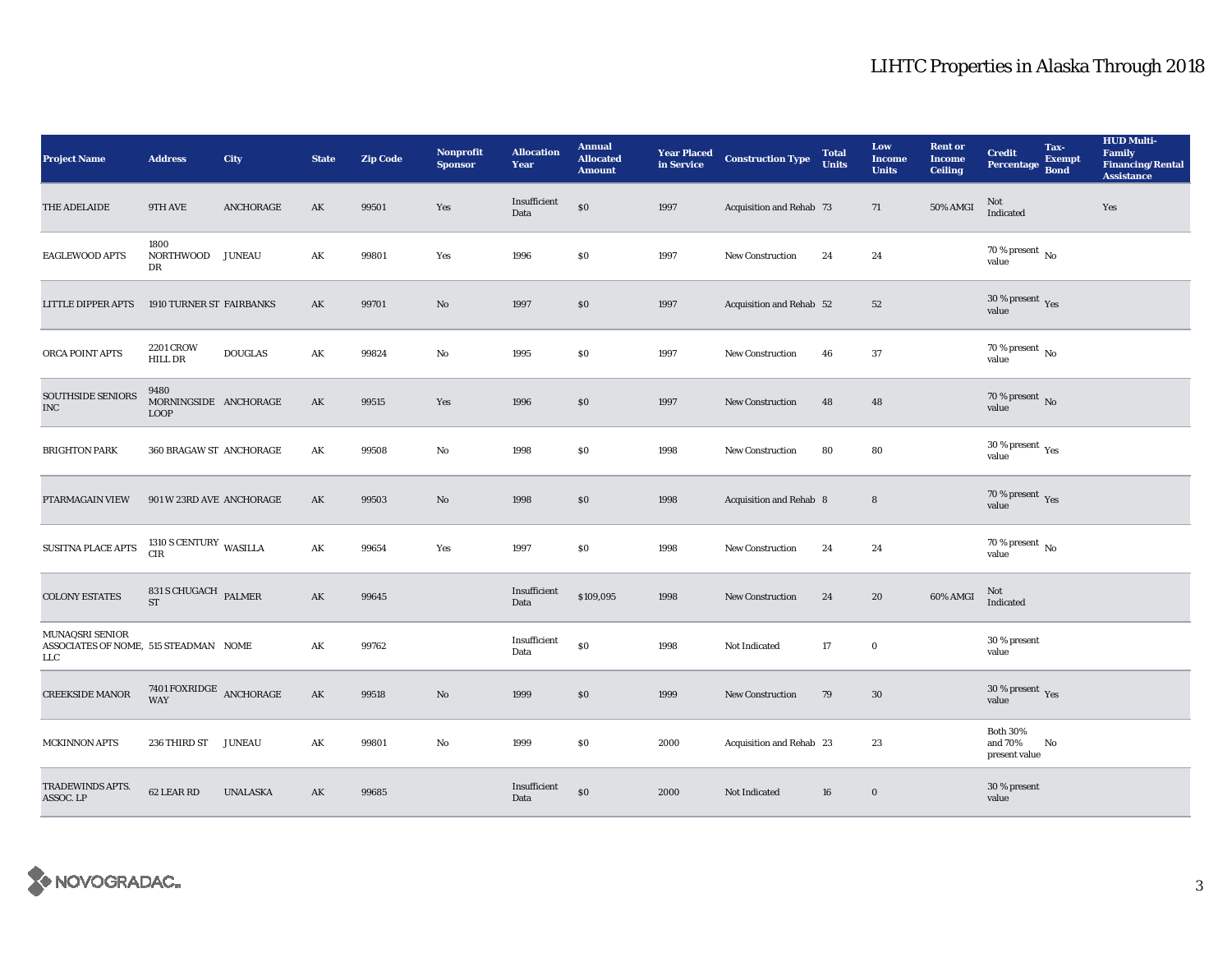| <b>Project Name</b>                                      | <b>Address</b>                                     | City           | <b>State</b>           | <b>Zip Code</b> | <b>Nonprofit</b><br><b>Sponsor</b> | <b>Allocation</b><br>Year | <b>Annual</b><br><b>Allocated</b><br><b>Amount</b> |      | <b>Year Placed Construction Type</b><br>in Service | <b>Total</b><br><b>Units</b> | Low<br><b>Income</b><br><b>Units</b> | <b>Rent or</b><br><b>Income</b><br><b>Ceiling</b> | <b>Credit</b><br><b>Percentage</b>       | Tax-<br><b>Exempt</b><br><b>Bond</b> | <b>HUD Multi-</b><br><b>Family</b><br><b>Financing/Rental</b><br><b>Assistance</b> |
|----------------------------------------------------------|----------------------------------------------------|----------------|------------------------|-----------------|------------------------------------|---------------------------|----------------------------------------------------|------|----------------------------------------------------|------------------------------|--------------------------------------|---------------------------------------------------|------------------------------------------|--------------------------------------|------------------------------------------------------------------------------------|
| BAYVIEW APTS. ASSOC. 214 6TH<br>$\mathbf{L}\mathbf{P}$   | <b>AVENUE</b>                                      | <b>SEWARD</b>  | AK                     | 99664           |                                    | Insufficient<br>Data      | \$0                                                | 2001 | Not Indicated                                      | 18                           | $\bf{0}$                             |                                                   | 30 % present<br>value                    |                                      |                                                                                    |
| <b>CHESTER CREEK</b><br><b>ESTATES</b>                   | 5802 E<br><b>NORTHERN</b><br><b>LIGHTS BLVD</b>    | ANCHORAGE      | $\mathbf{A}\mathbf{K}$ | 99504           | No                                 | 2001                      | $\$0$                                              | 2001 | Acquisition and Rehab 100                          |                              | 100                                  |                                                   | $30\,\%$ present $\,$ Yes value          |                                      |                                                                                    |
| <b>CHESTER PARK</b><br><b>ESTATES</b>                    | 1019 E 20TH<br>AVE                                 | ANCHORAGE      | $\mathbf{A}\mathbf{K}$ | 99501           | No                                 | 2001                      | \$0\$                                              | 2001 | Acquisition and Rehab 180                          |                              | 180                                  |                                                   | $30\ \%$ present $\ _{\mbox{Yes}}$ value |                                      |                                                                                    |
| <b>LACEY STREET APTS</b><br>(NORTHWARD)                  | <b>455 THIRD AVE FAIRBANKS</b>                     |                | AK                     | 99701           | No                                 | 1999                      | \$0                                                | 2001 | Acquisition and Rehab 184                          |                              | 174                                  |                                                   | 70 % present $\,$ No $\,$<br>value       |                                      |                                                                                    |
| RAVEN TREE COURT                                         | 1310 S CENTURY WASILLA<br>CIR                      |                | $\mathbf{AK}$          | 99654           | Yes                                | 2000                      | \$0                                                | 2001 | <b>New Construction</b>                            | 26                           | 11                                   |                                                   | $70$ % present $\,$ No value             |                                      |                                                                                    |
| YAKUTAT<br><b>AFFORDABLE</b><br>RENTALS,<br>LLC/SUNRISE  | 100 YAKUTAT<br>DR                                  | YAKUTAT        | AK                     | 99689           | No                                 | Insufficient<br>Data      | \$0                                                | 2001 | <b>New Construction</b>                            | 20                           | 20                                   | 60% AMGI                                          | Not<br>Indicated                         |                                      | No                                                                                 |
| <b>FOREST HILLS I</b>                                    | 1001 N LUCILLE WASILLA<br><b>ST</b>                |                | AK                     | 99654           | Yes                                | 2001                      | \$0                                                | 2002 | <b>New Construction</b>                            | 24                           | 24                                   |                                                   | 70 % present $\hbox{~No}$<br>value       |                                      |                                                                                    |
| HUNTER CREEK APTS. 855 WEST FERN PALMER<br>OF PALMER, LP | <b>AVENUE</b>                                      |                | AK                     | 99645           |                                    | Insufficient<br>Data      | \$0                                                | 2002 | Not Indicated                                      | $32\,$                       | $\boldsymbol{0}$                     |                                                   | 30 % present<br>value                    |                                      |                                                                                    |
| <b>RIDGECREST</b>                                        | 199 E KALLI CIR WASILLA                            |                | AK                     | 99654           | Yes                                | 2002                      | $\$0$                                              | 2002 | New Construction                                   | 40                           | 40                                   |                                                   | $70$ % present $\,$ No $\,$<br>value     |                                      |                                                                                    |
| <b>STRAWBERRY</b><br>VILLAGE                             | 7788<br>STRAWBERRY ANCHORAGE<br><b>COTTAGE WAY</b> |                | AK                     | 99502           | No                                 | 2001                      | $\$0$                                              | 2002 | <b>New Construction</b>                            | $\bf{60}$                    | $\bf{60}$                            |                                                   | $70\,\%$ present $\,$ No value           |                                      |                                                                                    |
| <b>BIRCHES I</b>                                         | 251 E KALLI CIR WASILLA                            |                | AK                     | 99654           | Yes                                | 2002                      | \$0\$                                              | 2002 | <b>New Construction</b>                            | 32                           | $32\,$                               |                                                   | 70 % present $\,$ No $\,$<br>value       |                                      |                                                                                    |
| <b>CHANNEL VIEW</b>                                      | $360\,\mathrm{GASTINEAU}$ JUNEAU<br>AVE            |                | AK                     | 99801           | Yes                                | 2001                      | \$0                                                | 2003 | New Construction                                   | 23                           | 23                                   |                                                   | $70\,\%$ present $\,$ No value           |                                      |                                                                                    |
| EAGLES NEST SENIOR 110 E FRANK<br>HOUSING                | <b>SMITH WAY</b>                                   | <b>WASILLA</b> | AK                     | 99654           | Yes                                | 2002                      | $\$0$                                              | 2003 | <b>New Construction</b>                            | 26                           | 17                                   |                                                   | $70\,\%$ present $\,$ No value           |                                      |                                                                                    |

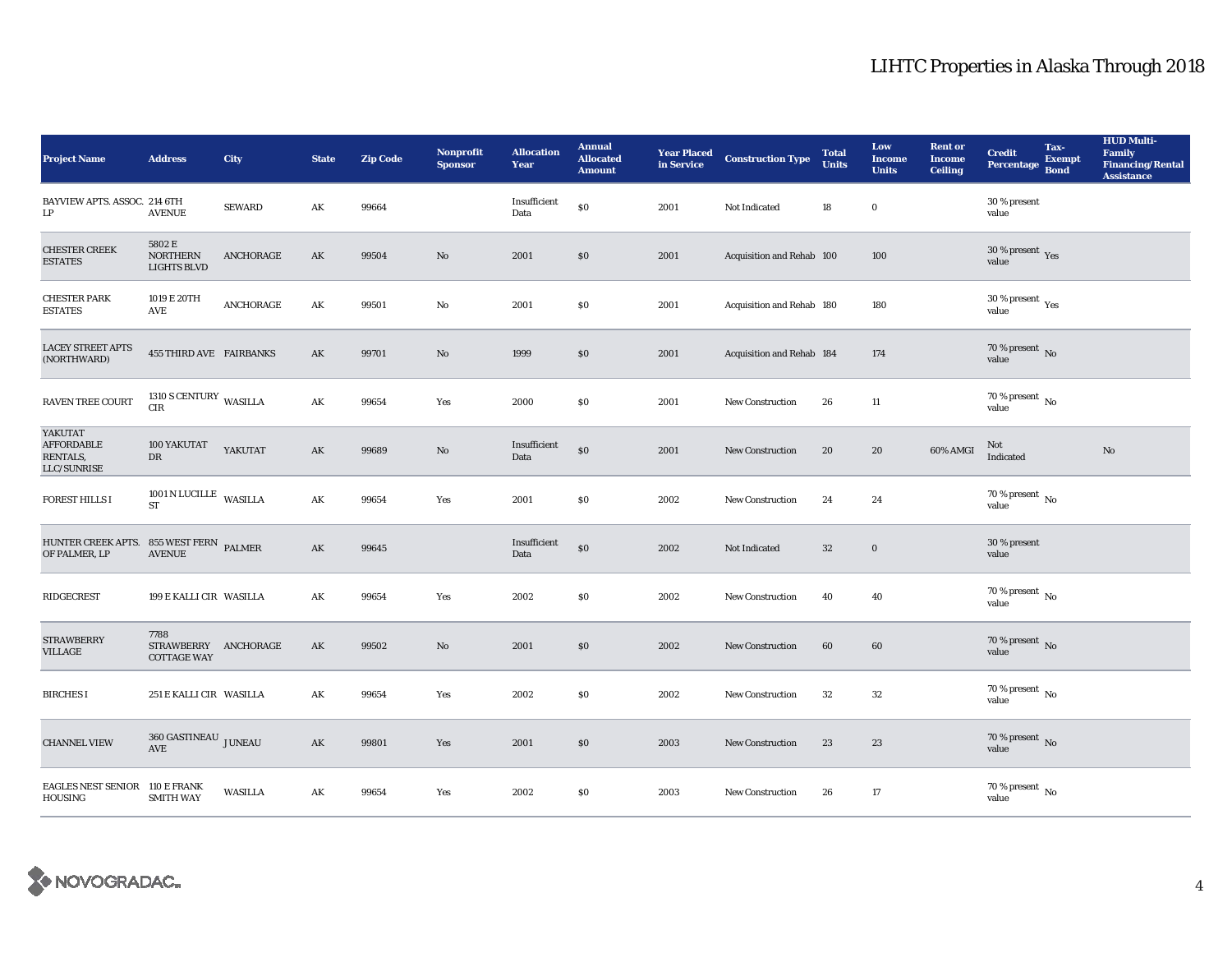| <b>Project Name</b>                                   | <b>Address</b>                             | <b>City</b>                | <b>State</b>           | <b>Zip Code</b> | <b>Nonprofit</b><br><b>Sponsor</b> | <b>Allocation</b><br>Year | <b>Annual</b><br><b>Allocated</b><br><b>Amount</b> |      | <b>Year Placed Construction Type</b><br>in Service | <b>Total</b><br><b>Units</b> | Low<br><b>Income</b><br><b>Units</b> | <b>Rent or</b><br><b>Income</b><br><b>Ceiling</b> | <b>Credit</b><br><b>Percentage</b>     | Tax-<br><b>Exempt</b><br><b>Bond</b> | <b>HUD Multi-</b><br><b>Family</b><br><b>Financing/Rental</b><br><b>Assistance</b> |
|-------------------------------------------------------|--------------------------------------------|----------------------------|------------------------|-----------------|------------------------------------|---------------------------|----------------------------------------------------|------|----------------------------------------------------|------------------------------|--------------------------------------|---------------------------------------------------|----------------------------------------|--------------------------------------|------------------------------------------------------------------------------------|
| FOREST HILLS PHASE 1011 N LUCILLE WASILLA<br>$\rm II$ | $\operatorname{ST}$                        |                            | AK                     | 99654           | Yes                                | 2003                      | \$0                                                | 2003 | <b>New Construction</b>                            | 17                           | $\bf{0}$                             |                                                   | 70 % present $\,$ No $\,$<br>value     |                                      |                                                                                    |
| <b>GLACIER VILLAGE</b><br><b>PHASE I</b>              | <b>CANYON DR</b>                           | <b>JUNEAU</b>              | AK                     |                 | Yes                                | 2002                      | $\$0$                                              | 2003 | New Construction                                   | 25                           | 25                                   |                                                   | $70$ % present $\,$ No value           |                                      |                                                                                    |
| JEWELL LAKE VILLA                                     | 3640 W 88TH<br><b>AVE</b>                  | ANCHORAGE                  | AK                     | 99502           | $\mathbf{N}\mathbf{o}$             | 2003                      | \$0                                                | 2003 | Acquisition and Rehab 125                          |                              | 110                                  |                                                   | $30\,\%$ present $\,$ Yes value        |                                      |                                                                                    |
| PARKVIEW-SOLDOTNA<br><b>ASSOCIATES LP</b>             | 330<br><b>COLUMBINE</b><br><b>STREET</b>   | <b>SOLDOTNA</b>            | AK                     | 99669           |                                    | Insufficient<br>Data      | \$0                                                | 2003 | Not Indicated                                      | 26                           | $\bf{0}$                             |                                                   | 30 % present<br>value                  |                                      |                                                                                    |
| <b>KENAITZE POINTE</b>                                | 8871<br>CENTENNIAL ANCHORAGE<br><b>CIR</b> |                            | AK                     | 99504           |                                    | Insufficient<br>Data      | \$642,000                                          | 2003 | <b>New Construction</b>                            | 53                           | 53                                   | 60% AMGI                                          | Not<br>Indicated                       |                                      |                                                                                    |
| <b>CAPTAIN BEANS</b><br><b>HOMES</b>                  | <b>OFFICE</b><br><b>NUMBER 1</b>           | <b>MOUNTAIN</b><br>VILLAGE | AK                     | 99632           |                                    | Insufficient<br>Data      | $\$0$                                              | 2003 | Not Indicated                                      | 30                           | 10                                   |                                                   | Not<br>Indicated                       |                                      |                                                                                    |
| <b>GATEWAY</b><br><b>APARTMENTS</b>                   | 1810 PHOENIX<br><b>ROAD</b>                | <b>SEWARD</b>              | $\mathbf{A}\mathbf{K}$ | 99664           |                                    | Insufficient<br>Data      | \$0                                                | 2004 | Not Indicated                                      | 20                           | $\boldsymbol{0}$                     |                                                   | Not<br>Indicated                       |                                      |                                                                                    |
| <b>GLACIER VILLAGE</b><br>PHASES II & III             | <b>CANYON DR</b>                           | <b>JUNEAU</b>              | AK                     |                 | Yes                                | 2004                      | \$0                                                | 2004 | <b>New Construction</b>                            | 37                           | 37                                   |                                                   | 70 % present $\overline{N_0}$<br>value |                                      |                                                                                    |
| <b>KNIK MANOR</b>                                     | 1351 S CENTURY WASILLA<br><b>CIR</b>       |                            | AK                     | 99654           | Yes                                | 2003                      | \$0                                                | 2004 | <b>New Construction</b>                            | 22                           | 17                                   |                                                   | $70$ % present $\,$ No value           |                                      |                                                                                    |
| TOWN SQUARE                                           | 1500 CHARTER<br>CIR                        | ANCHORAGE                  | $\mathbf{AK}$          | 99508           | No                                 | 2004                      | $\$0$                                              | 2004 | <b>New Construction</b>                            | 90                           | 18                                   |                                                   | $30\,\%$ present $\,$ Yes value        |                                      |                                                                                    |
| TYONEK TERRACE                                        | 9141 PECK AVE ANCHORAGE                    |                            | AK                     | 99504           | No                                 | 2003                      | \$0                                                | 2004 | New Construction                                   | 40                           | 35                                   |                                                   | $70\,\%$ present $\,$ No value         |                                      |                                                                                    |
| <b>MOUNTAIN VIEW</b><br><b>VILLAGE I</b>              | 3510 SPENARD<br>RD                         | ANCHORAGE                  | AK                     | 99503           |                                    | 2004                      | \$495,572                                          | 2004 | Both New Construction 28<br>and $\rm{A/R}$         |                              | $\bf{28}$                            | 60% AMGI                                          | Not<br>Indicated                       |                                      |                                                                                    |
| RIVER POINT VILLAGE                                   | 2589 CHIEF<br>WILLIAM DR                   | <b>FAIRBANKS</b>           | AK                     | 99709           | Yes                                | 2004                      | \$0                                                | 2005 | <b>New Construction</b>                            | 26                           | 25                                   |                                                   | $70\,\%$ present $\,$ No value         |                                      |                                                                                    |

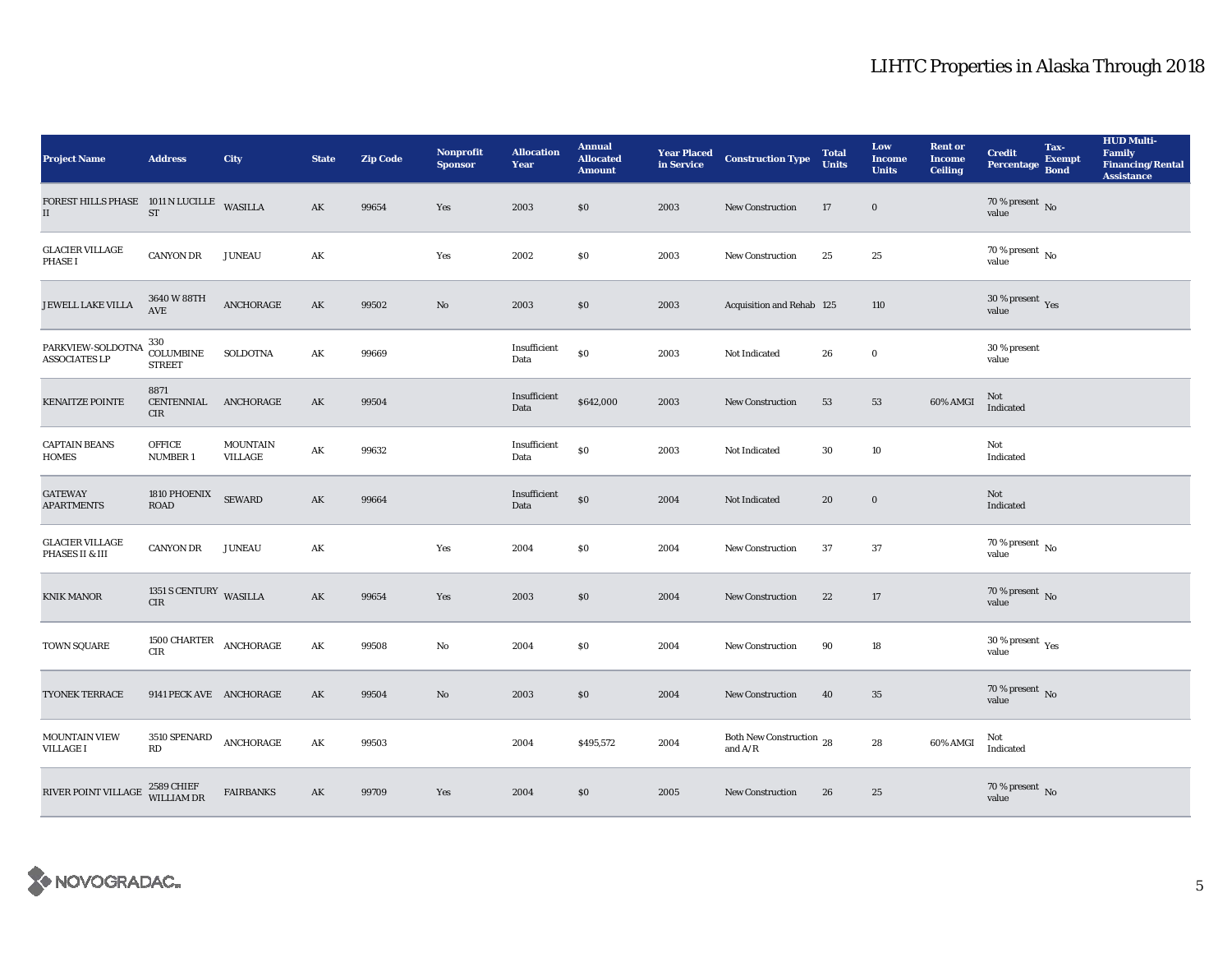| <b>Project Name</b>                              | <b>Address</b>                               | City             | <b>State</b>  | <b>Zip Code</b> | <b>Nonprofit</b><br><b>Sponsor</b> | <b>Allocation</b><br>Year | <b>Annual</b><br><b>Allocated</b><br><b>Amount</b> | in Service | <b>Year Placed Construction Type</b> | <b>Total</b><br><b>Units</b> | Low<br><b>Income</b><br><b>Units</b> | <b>Rent or</b><br>Income<br><b>Ceiling</b> | <b>Credit</b><br><b>Percentage</b>          | Tax-<br><b>Exempt</b><br><b>Bond</b> | <b>HUD Multi-</b><br><b>Family</b><br><b>Financing/Rental</b><br><b>Assistance</b> |
|--------------------------------------------------|----------------------------------------------|------------------|---------------|-----------------|------------------------------------|---------------------------|----------------------------------------------------|------------|--------------------------------------|------------------------------|--------------------------------------|--------------------------------------------|---------------------------------------------|--------------------------------------|------------------------------------------------------------------------------------|
| JUNEAU AFFORDABLE SCATTERED<br>RENTALS 2, LLC    | <b>SITE</b>                                  | <b>JUNEAU</b>    | AK            | 99801           | No                                 | Insufficient<br>Data      | $\$0$                                              | 2005       | New Construction                     | 37                           | 37                                   | 60% AMGI                                   | Not<br>Indicated                            |                                      | No                                                                                 |
| <b>CREEKWOOD APTS</b>                            | 1910 N<br><b>CREEKWOOD</b><br>PARK CIR       | <b>PALMER</b>    | AK            | 99645           | Yes                                | 2005                      | \$622,000                                          | 2006       | New Construction                     | 48                           | 48                                   | 60% AMGI                                   | $70$ % present $\,$ No value                |                                      |                                                                                    |
| <b>MOUNTAIN VIEW</b><br><b>VILLAGE II</b>        | $4211\,\mbox{MOUNTAIN}$ ANCHORAGE VIEW DR    |                  | AK            | 99508           |                                    | Insufficient<br>Data      | \$394,488                                          | 2006       | Not Indicated                        | 47                           | $\bf 47$                             | 60% AMGI                                   | Not<br>Indicated                            |                                      |                                                                                    |
| <b>AURORA VISTA</b>                              | 104 N GILL ST                                | <b>KENAI</b>     | AK            | 99611           | Yes                                | 2006                      | \$518,133                                          | 2007       | Acquisition and Rehab 48             |                              | $\bf{0}$                             | 60% AMGI                                   | <b>Both 30%</b><br>and 70%<br>present value | No                                   |                                                                                    |
| <b>BIRCHES II</b>                                | 240 E KALLI CIR WASILLA                      |                  | AK            | 99654           | Yes                                | 2007                      | \$324,667                                          | 2007       | New Construction                     | 28                           | 28                                   | 60% AMGI                                   | 70 % present $\,$ No $\,$<br>value          |                                      |                                                                                    |
| <b>CARLANNA</b>                                  | 1360 JACKSON<br><b>ST</b>                    | <b>KETCHIKAN</b> | AK            | 99901           | Yes                                | 2005                      | \$437,000                                          | 2007       | <b>New Construction</b>              | 24                           | 24                                   | 60% AMGI                                   | $70$ % present $\,$ No value                |                                      |                                                                                    |
| <b>EAGLE RIDGE OF</b><br><b>PALMER</b>           | 1775 N THUMA<br><b>ST</b>                    | <b>PALMER</b>    | AK            | 99645           | No                                 | 2005                      | \$624,667                                          | 2007       | <b>New Construction</b>              | 33                           | $32\phantom{.0}$                     | 60% AMGI                                   | 70 % present $\,$ No $\,$<br>value          |                                      |                                                                                    |
| <b>MOUNTAIN VIEW</b><br><b>VILLAGE III</b>       | $4211\,\mbox{MOUNTAIN}$ ANCHORAGE<br>VIEW DR |                  | AK            | 99508           |                                    | Insufficient<br>Data      | \$590,069                                          | 2007       | <b>New Construction</b>              | 38                           | 38                                   | 60% AMGI                                   | Not<br>Indicated                            |                                      |                                                                                    |
| KETCHIKAN<br><b>AFFORDABLE</b><br><b>RENTALS</b> | <b>SCATTERED</b><br><b>SITE</b>              | <b>KETCHIKAN</b> | AK            | 99901           | Yes                                | Insufficient<br>Data      | $\$0$                                              | 2007       | New Construction                     | 24                           | 24                                   | 60% AMGI                                   | Not<br>Indicated                            |                                      | No                                                                                 |
| <b>CHUGACH COLONY</b><br><b>ESTATES</b>          | 1102 S<br><b>CHUGACH ST</b>                  | <b>PALMER</b>    | $\mathbf{AK}$ | 99645           |                                    | Insufficient<br>Data      | \$378,325                                          | 2008       | <b>New Construction</b>              | 31                           | ${\bf 28}$                           | 60% AMGI                                   | Not<br>Indicated                            |                                      |                                                                                    |
| <b>GRASS CREEK VILLAGE</b><br>$\mathbf{I}$       | 7700<br>CREEKSIDE CTR ANCHORAGE<br>DR        |                  | $\mathbf{AK}$ | 99504           |                                    | 2007                      | \$703,160                                          | 2008       | New Construction                     | 80                           | 56                                   | 60% AMGI                                   | 70 % present<br>value                       |                                      |                                                                                    |
| YENLO SQUARE                                     | 402 N YENLO ST WASILLA                       |                  | AK            | 99654           |                                    | 2006                      | \$518,585                                          | 2008       | <b>New Construction</b>              | 34                           | 34                                   | 60% AMGI                                   | 70 % present<br>value                       |                                      |                                                                                    |
| <b>CHRISTENSON RD</b><br>PORTFOLIO PHASE I       | 2610 MILL BAY<br>RD                          | <b>KODIAK</b>    | $\mathbf{AK}$ | 99615           | $\mathbf{No}$                      | 2008                      | \$1,160,172                                        | 2009       | Acquisition and Rehab 128            |                              | 126                                  | 60% AMGI                                   | <b>Both 30%</b><br>and 70%<br>present value | No                                   |                                                                                    |

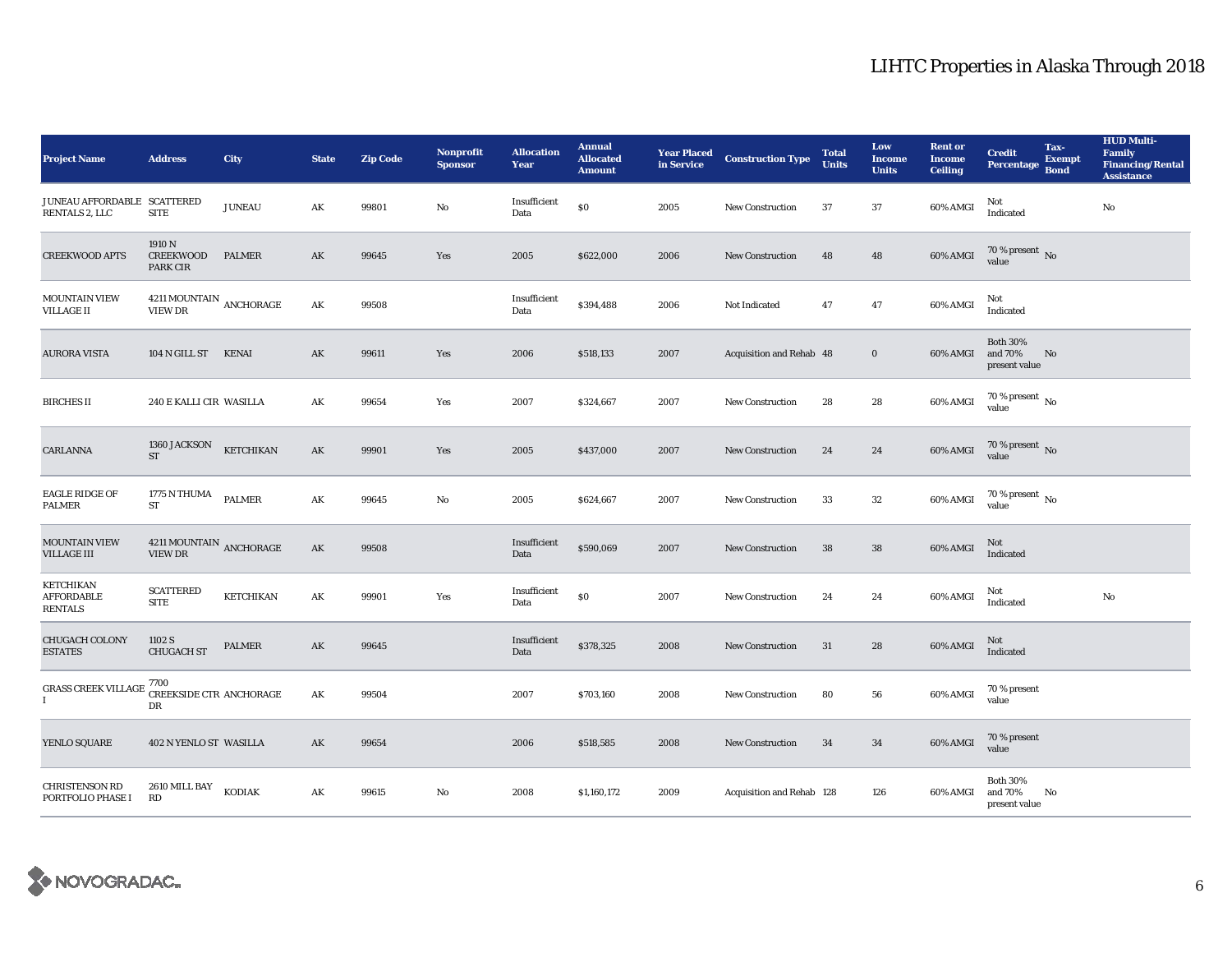| <b>Project Name</b>                                               | <b>Address</b>                                                                       | City              | <b>State</b>           | <b>Zip Code</b> | <b>Nonprofit</b><br><b>Sponsor</b> | <b>Allocation</b><br>Year | <b>Annual</b><br><b>Allocated</b><br><b>Amount</b> |      | <b>Year Placed Construction Type</b><br>in Service | <b>Total</b><br><b>Units</b> | Low<br><b>Income</b><br><b>Units</b> | <b>Rent or</b><br><b>Income</b><br><b>Ceiling</b> | <b>Credit</b><br><b>Percentage</b>            | Tax-<br><b>Exempt</b><br><b>Bond</b> | <b>HUD Multi-</b><br>Family<br><b>Financing/Rental</b><br><b>Assistance</b> |
|-------------------------------------------------------------------|--------------------------------------------------------------------------------------|-------------------|------------------------|-----------------|------------------------------------|---------------------------|----------------------------------------------------|------|----------------------------------------------------|------------------------------|--------------------------------------|---------------------------------------------------|-----------------------------------------------|--------------------------------------|-----------------------------------------------------------------------------|
| WEEKS FIELD ESTATES 1301 KELLUM ST FAIRBANKS<br><b>PHASE I</b>    |                                                                                      |                   | AK                     | 99701           | Yes                                | 2008                      | \$1,226,214                                        | 2009 | <b>New Construction</b>                            | 74                           | 73                                   | 60% AMGI                                          | 70 % present $\hbox{~No}$<br>value            |                                      |                                                                             |
| <b>EKLUTNA ESTATES</b>                                            | 8850<br>CENTENNIAL ANCHORAGE<br><b>CIR</b>                                           |                   | AK                     | 99504           | No                                 | 2009                      | \$1,670,473                                        | 2010 | <b>New Construction</b>                            | 59                           | ${\bf 51}$                           | 60% AMGI                                          | $70$ % present $\,$ No value                  |                                      |                                                                             |
| <b>BIRCHWOOD</b>                                                  | 16411 HOME PL EAGLE RIVER                                                            |                   | AK                     | 99577           | Yes                                | 2010                      | \$270,385                                          | 2011 | Acquisition and Rehab 57                           |                              | 34                                   | 60% AMGI                                          | $30\ \%$ present $\ \ \gamma_{\rm e s}$ value |                                      |                                                                             |
| <b>CHRISTENSON RD</b><br>PORTFOLIO PHASE II                       | 2610 MILL BAY<br><b>RD</b>                                                           | KODIAK            | $\mathbf{AK}$          | 99615           | $\rm No$                           | 2010                      | \$933,202                                          | 2011 | Acquisition and Rehab 110                          |                              | 110                                  |                                                   | 30 % present $\,$ No $\,$<br>value            |                                      | $_{\rm No}$                                                                 |
| <b>LUMEN PARK APTS</b>                                            | 2778 LUMEN<br><b>PARK DR</b>                                                         | ${\bf ANCHORAGE}$ | $\mathbf{A}\mathbf{K}$ | 99507           | Yes                                | 2010                      | \$384,901                                          | 2011 | <b>New Construction</b>                            | 20                           | ${\bf 20}$                           | 60% AMGI                                          | $70$ % present $_{\rm{No}}$                   |                                      |                                                                             |
| <b>MOUNTAIN VIEW</b><br><b>VILLAGE IV</b>                         | 4210<br><b>MOUNTAIN</b><br><b>VIEW DR</b>                                            | ANCHORAGE         | AK                     | 99508           | Yes                                | 2010                      | \$1,389,222                                        | 2011 | <b>New Construction</b>                            | 34                           | 34                                   | 60% AMGI                                          | $70$ % present $\,$ No value                  |                                      |                                                                             |
| WEEKS FIELD ESTATES $_{\rm 1301}$ KELLUM ST FAIRBANKS<br>PHASE II |                                                                                      |                   | AK                     | 99701           | Yes                                | 2009                      | \$5,701                                            | 2011 | <b>New Construction</b>                            | 56                           | 56                                   | 60% AMGI                                          | $70\,\%$ present $\,$ No value                |                                      |                                                                             |
| LOUSSAC PLACE APTS                                                | 200 W 20TH<br>AVE                                                                    | ANCHORAGE         | AK                     | 99503           | No                                 | 2011                      | \$2,281,500                                        | 2012 | <b>New Construction</b>                            | 120                          | 76                                   |                                                   | $70$ % present $\,$ No $\,$<br>value          |                                      | $_{\rm No}$                                                                 |
| <b>HARBOR RIDGE-</b><br>HOMER ASSOCIATES,<br>${\rm LLC}$          | <b>4047 MAIN</b><br><b>STREET</b>                                                    | <b>HOMER</b>      | AK                     | 99603           |                                    | Insufficient<br>Data      | \$0                                                | 2013 | Not Indicated                                      | 24                           | $\bf{0}$                             |                                                   | 70 % present<br>value                         |                                      |                                                                             |
| TRAILSIDE HEIGHTS I                                               | 2785 TRAILSIDE $\,$ ANCHORAGE<br><b>LOOP</b>                                         |                   | AK                     | 99507           | Yes                                | 2012                      | \$1,441,310                                        | 2013 | <b>New Construction</b>                            | 66                           | 33                                   | 60% AMGI                                          | 70 % present $\,$ No $\,$<br>value            |                                      |                                                                             |
| <b>CHIN NORTH</b>                                                 | 190 W PARK AVE SOLDOTNA                                                              |                   | AK                     | 99669           | $\mathbf{N}\mathbf{o}$             | 2013                      | \$430,150                                          | 2014 | Acquisition and Rehab 55                           |                              | 55                                   | 60% AMGI                                          | <b>Both 30%</b><br>and 70%<br>present value   | No                                   |                                                                             |
| <b>CORONADO PARK</b>                                              | 16820<br>$\begin{array}{ll} \textbf{CORONADO RD} & \textbf{EAGLE RIVER} \end{array}$ |                   | AK                     | 99577           | Yes                                | 2013                      | \$1,006,008                                        | 2014 | New Construction                                   | 56                           | 40                                   | 60% AMGI                                          | $70$ % present $\,$ No $\,$<br>value          |                                      |                                                                             |
| <b>TRAILSIDE HEIGHTS II</b>                                       | $2620\,\mbox{TRAILSIDE}$ ANCHORAGE LOOP                                              |                   | AK                     | 99507           | Yes                                | 2013                      | \$470,745                                          | 2014 | <b>New Construction</b>                            | 20                           | 20                                   | 60% AMGI                                          | $70$ % present $_{\rm{No}}$                   |                                      |                                                                             |